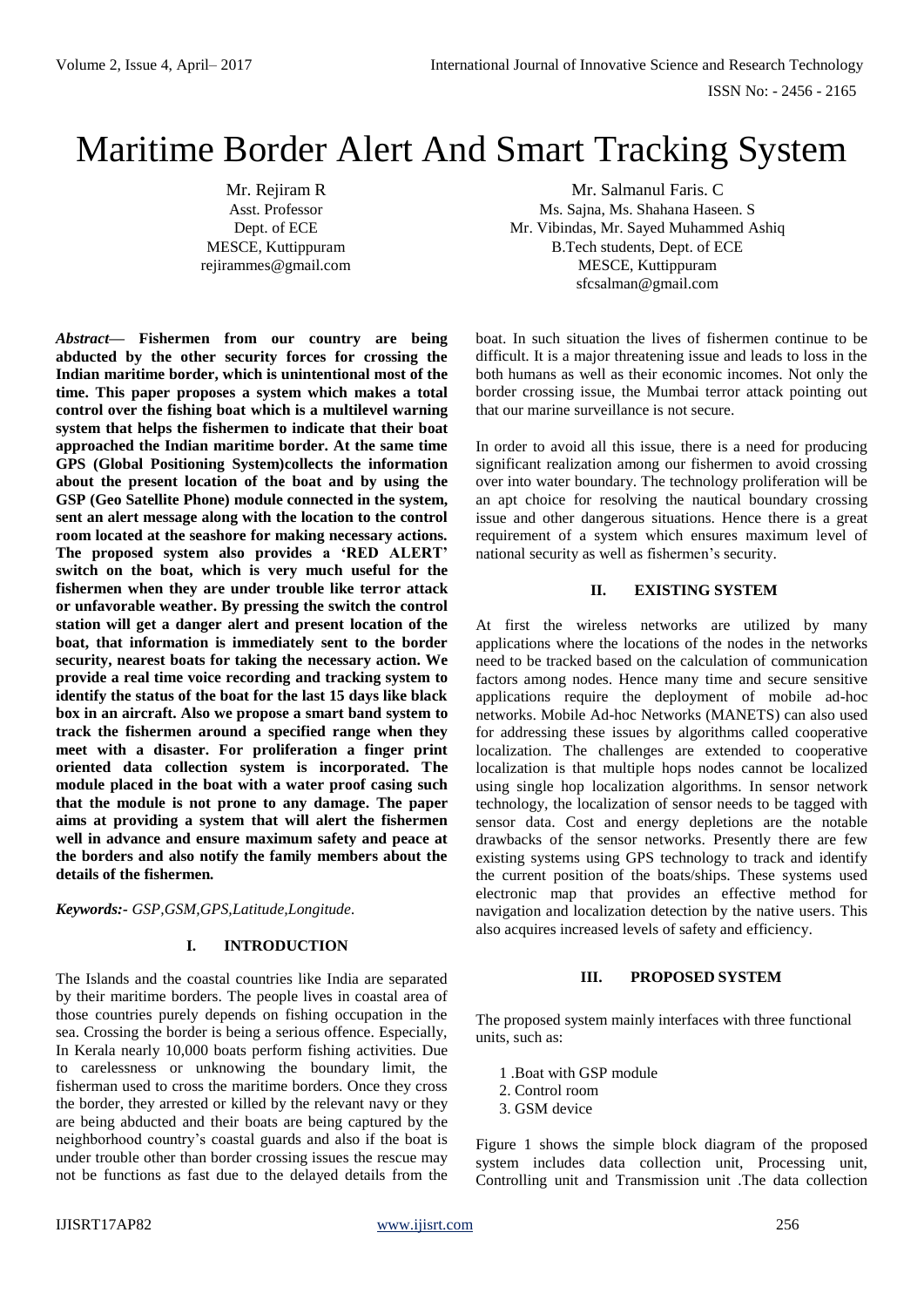ISSN No: - 2456 - 2165

unit consists of location detection components like GPS, GSP module and other components attached in the boat that accomplish the boat localization by collecting the geographical positions. The processing unit holds the set of latitude and longitude values of the sea in the form of databases that can be used for comparing the present boat position with legal border limits. The controlling unit resides in the sea shore. All the communication among these two units is handled by GSP module .The information tracked in the control room is sent to family members through a GSM system and the information is immediately sent to the border security and the necessary action is taken.



Fig. 1: Simple Block diagram of the proposed system

## **IV. DETAILED WORKING OF PROPOSED SYSTEM**

 Our primary objective of this work is to develop a warning system which can solve the above issue very effectively. In the proposed method there is a three level warning system which inform to the fisher man's if they reach the maritime border.

 The three levels may be named as L1, L2 and L3. The L3 level is just near the border and L2 and L1 are 200 and 500 meters before the border respectively. The figure 2 shows the Indian maritime boundary.

 Our proposed equipment is connected in the boat, having a unique identification number based on the registration given by the Government licensing authority. If the boat crossed the level 1 then an alarm is generated and danger alert message will be displayed on the 3.5 inch touch screen display, also the system interfaced with the proposed system on the boat, and sends the current location of boat to the control room, and then the boat will be under special surveillance.

 If the boat crossed the level 2, then an alert message from the control room is send to the boat directly. If the boat crossed the level 3 then again an alert message is send to the boat and engine of the boat will get turned off, and the crossed location is send to the control room through GSP module from there a dangerous alert is sent to coast guards/navy and to the registered mobile numbers using the GSM module for taking the necessary action.



Figure 3 and figure 4 shows the detailed block diagram of proposed system :



Fig. 3: Block Diagram of Proposed Module in Trawlers.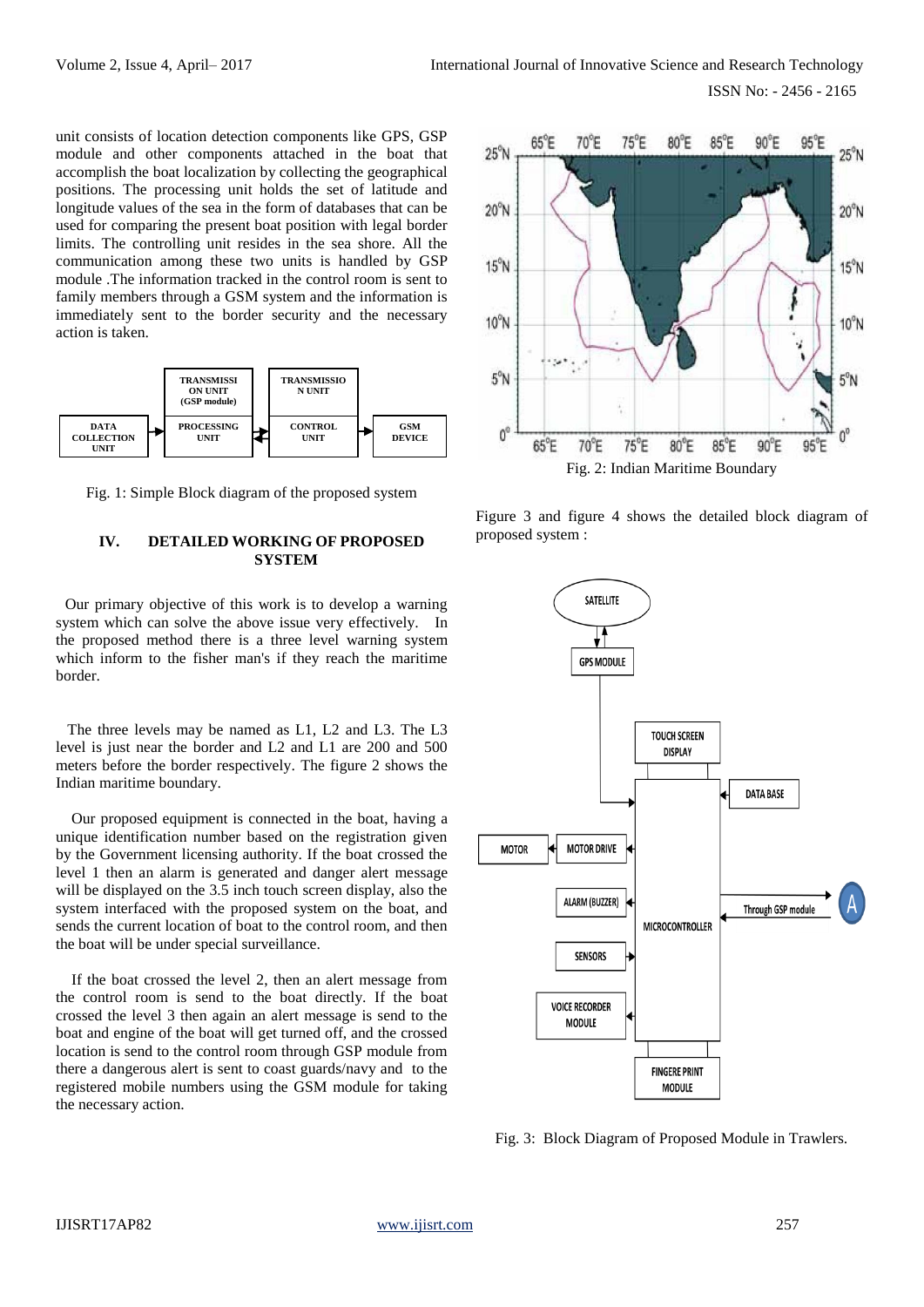

# Fig. 4: Block Diagram Of Proposed System at in Control

## Room.

 The GPS receivers are used to identify the longitude and latitude values of the current geographical location. The corresponding that data is transmitted to the MICROCONTROLLER and it is compared with the latitude (N) and longitude (E) positional database values which predetermined border details stored in the memory. If the boat is found beyond the border, then an alert is generated immediately and is transmitted to the control room (through GSP module in practical case), from where the boat is located and further action can be initiated.





The Mega 2560 is a microcontroller board based on the Atmega2560. It has 54 digital input/output pins (of which 15 can be used as PWM outputs), 16 analog inputs, 4 UARTs (hardware serial ports), a 16 MHz crystal oscillator, a USB connection, a power jack, an ICSP header, and a reset button. It contains everything needed to support the microcontroller; simply connect it to a computer with a USB cable or power it with a AC-to-DC adapter or battery to get started.



Fig 7: GSP module (ROCKBLOCK Mk2)

The GSP Module allows you to send and receive short messages from anywhere on Earth with a clear view of the sky. It works far beyond the reach of WiFi and GSM networks. Maybe you want to transmit weather information from mid-ocean? Or use it to control your robot in the middle of the desert? Perhaps you need to communicate in an emergency, when other networks might not be available? GSP can help you.

At the heart of GSP (RockBLOCK) is an Iridium 9602 modem, and provides it with an antenna, and its power supply requirements.

 The proposed system also providing a 'RED ALERT' button on the boat, which is very much useful for the fishermen when they are under trouble like terror attack or



#### Fig 5: Tracking shield

An all-in-one arduino compatible Tracking shield , that lets helps to add location-tracking, voice, text, data connectivity, bluetooth and data storage as per our need.The shield features new generation GlobalTop GPS chipset and SIM800 Quad-band GSM/GPRS engine that works on 850/ 900/ 1800/ 1900 MHz. With GPS technology the shield supports satellite navigation along with cellular connectivity.GSM/GPRS connectivity is controlled via AT commands, while the GPS functionality follows NMEA protocol. The shield also offers data storage on microSD card.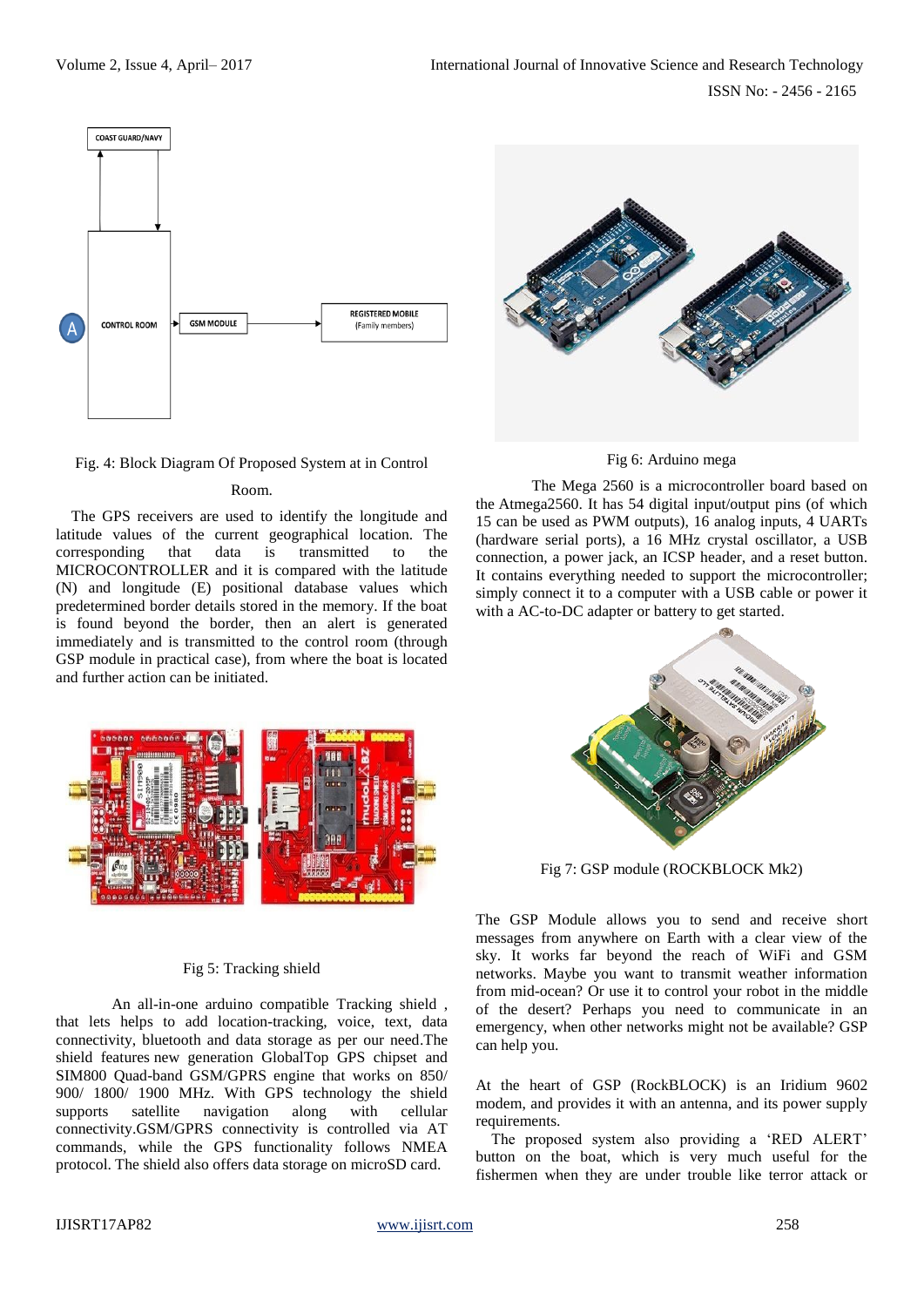unfavorable weather. By pressing the button the control station will get a danger alert, and the information is immediately sent to the border security, nearest boats and the necessary action is taken, when the 'REDALERT' is activated then a voice recorder attached to the proposed system will activate and the conversations between the fishermen get recorded.

 The system having a storage unit (water proof) just like Black box in the airplanes, it will store the traveling path of the boat and gives a back up of 15 days , by using sufficient software we can see the path that the boat traveled.

 The proposed system will also evaluates the real time engine status by making use of sensors values and the engine status can access through the 3.5 inch touch screen display.

 Apart from this we are proposing a SMART BAND (a wearable device) that can easily interface with the proposed system on the boat. Which is useful for tracking the SMART BAND wore person around a specified range, which is also useful for the rescue operations.

 The system also include a finger print scanner by making use of this we can feed the details of fishermen in the equipment, it will helpful to proliferation for the navy/coast guard to ensure that they are genuine fishermen. Also the proposed module in the boat will works under solar energy. The module placed in the boat having a water proof casing, such that the module is not prone to any damage.

## **IV. RESULTS**

As for the laboratory testing it has stored some reference location as legal border and that is exactly the location of the laboratory, extracted by the GPS module. In the sequence given below, It is defined by latitude and longitude:

| <b>POSITION</b> |   | <b>LATITUDE</b>        | <b>LONGITUDE</b>     |
|-----------------|---|------------------------|----------------------|
|                 |   | $10^{\circ} 86'$ .0 N. | $76^{\circ}$ 02'.0 E |
| 2               |   | $10^{\circ}$ 83'.0 N.  | $76^{\circ}$ 05'.3 E |
| 3               |   | $10^{\circ}85'$ :0 N., | 76° 098'.3 E         |
|                 | ٠ | $10^{\circ}$ 88'.0 N., | $76^{\circ}$ 13'.2 E |

By using these references, it has tested the Border crossing indication part of the proposed system and the results obtained is given below. Further work of proposed system is under progression.



Fig.8: When the device get powered.



Fig.9: When the device within the border.



Fig.10: When the device beyond the border.